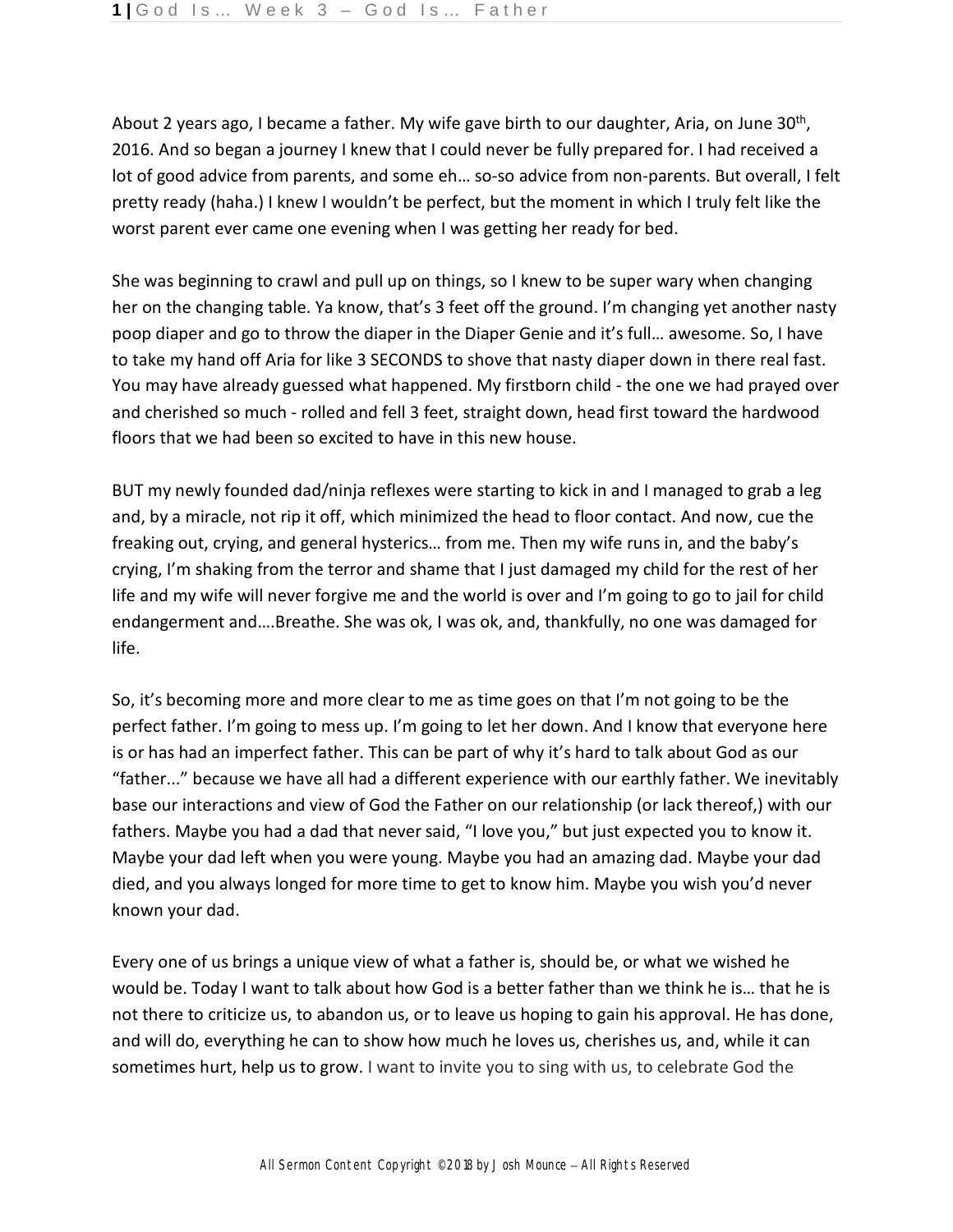Father. No matter what kind of dad we had, we're celebrating that God is a better father than we think.

## **Message**

This is our final week of our Eastertide series, Monday Messiah. For the last couple of months, we've been asking what difference Jesus makes in our everyday lives. For the last three weeks, we've been zeroing in on the Trinity: what does it mean to say God is Father, Son and Spirit - in One God?

We spent Pentecost talking about the Holy Spirit, and last week talking about Jesus, God the Son. So we're concluding this week with God the Father. And we're going to be in John's Gospel for one final week. So turn with me to John 5.

[Scripture Slide] Whether you have been raised in the church or not, chances are that you've heard about God the Father and how wonderful He is and how He is the true Father of us all. But then, you also hear about how God is a just god and that he is going to pass judgement on us all. And then we also hear about how this God is a merciful god, and that's why he sent Jesus down to us. And what we find in the book of John is Jesus saying all of these things about His father. It can feel like the Bible's picture of God is maybe as convoluted and confusing as our own view of fathers.

But maybe what we need is some context. We need to understand what it meant to be a father in Jesus' time. To do that, we need to realize that the entire cultural and government structure of that time was so different from ours.

The society of the Jewish nation was based on patriarchy. Patriarchy is a society in which the oldest male of a family is the one in charge. The men hold most, if not all, of the power. Within the family, this means that when a son gets married, his wife then comes to live with him and his family in their house. And when the family gets big enough, they build more houses and it becomes a compound in which the father, or patriarch, is in charge of making sure that everyone is taken care of. That means ensuring that there's enough food, water, shelter, and clothing, and that they are safe from predators and enemies. When you have a group of these families in an area, that then forms a tribe. And not surprisingly, that means that the heads of those families make up the elders of the tribe that then preside over disputes, set laws, ensure safety, and, if needed, enact punishment. That was their initial form of government.

We're a democracy. We elect people to pass, enforce and adjudicate laws, to keep our society running. In a patriarchy, all of that is done by the eldest males of the families that made up a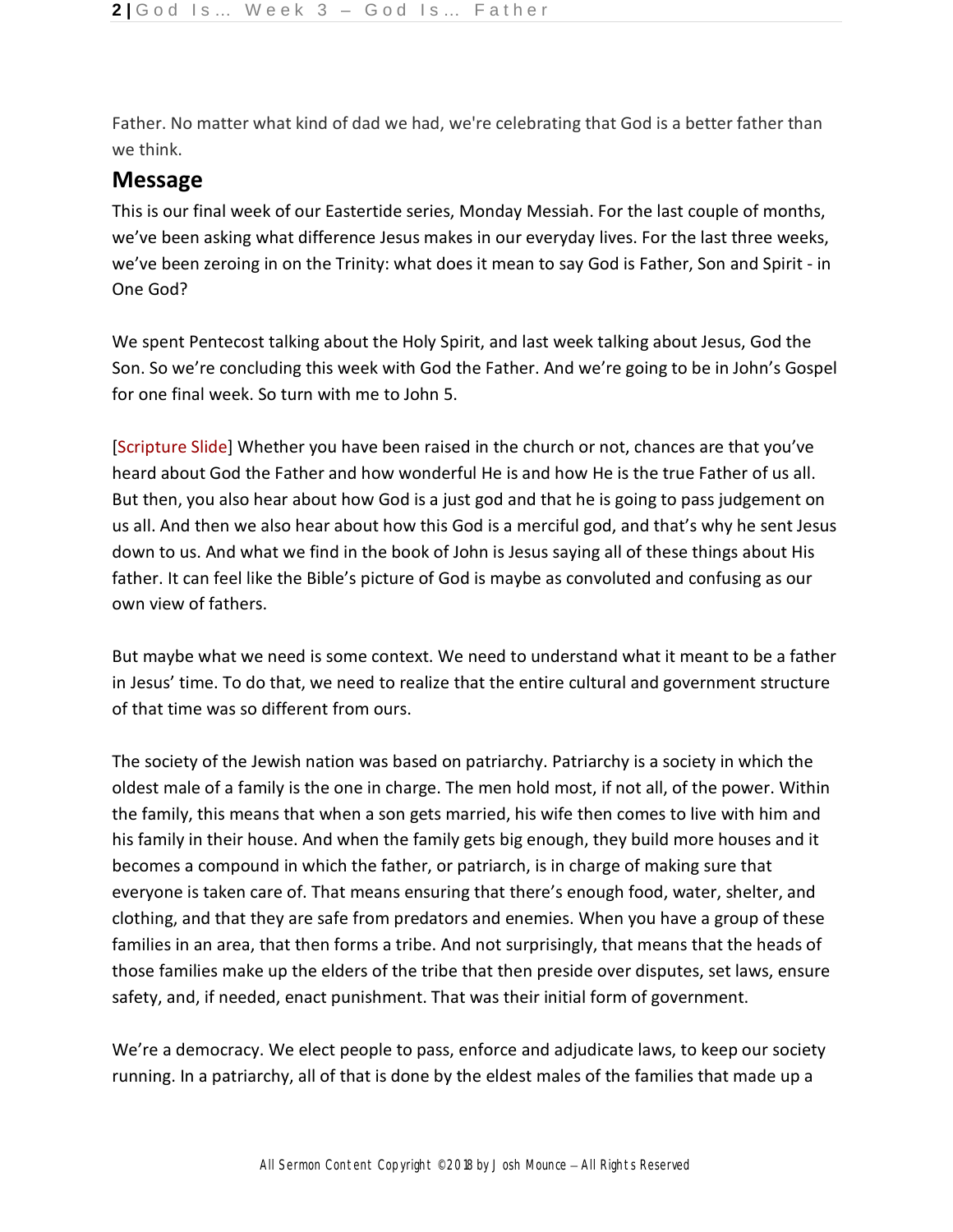tribe, clan or village. A Father was a president, senator, judge and dad all wrapped up in one role.

What's really important to note is that your whole identity as a person was wrapped up in who your father, or lineage, was. Like every system, patriarchy has cracks in it, and the people who fall through the cracks of patriarchy, the people that system left out, were widows and orphans. Without a patriarch to claim you, you were essentially a nobody in the culture. There was realy no welfare system to care for them, it's as though you were invisible to the whole system. This is why the early church and the prophets hundreds of years before that, preached non-stop about taking care of the widows and orphans.

That's a big insight into God the Father: no matter what social system is in place, God wanted his people to focus in on the most vulnerable and overlooked in their society. God's the kind of father who doesn't want anyone left out.

Now, contrast that to today. We now live in a bureaucratic government system. This is where the government has dedicated systems in place to manage and take care of those in need, pass laws, protect its citizens, and provide food and shelter for those without. In our current system, the role of a father is limited to providing for only his immediate family, his wife, and kids. And many times, nowadays, it seems as though even that has become somewhat of an option. Plus, we elect officials to pass laws, hire people to enforce them and appoint judges to adjudicate them. So when we call God "the Father", it feels very different to us than it did to people in Jesus' day.

When Jesus was talking about God as the Father, they would understand it as God being the authority, the protector, the provider, the one whose job it was to make sure everyone in his house was taken care of.

Yet when we talk about the trinity, we talk about "three in one" - that God is one in essence, but three in person. We have God the Father, God the Son, and God the Holy Spirit and they are unified in their heart and mind. But I still remember feeling as if God was so separate and distant from Jesus. Like Jesus was the rebellious son that just wanted to love everyone, and God was that old school stern father figure, waiting for people to meet up to his standards.

But this doesn't jive with what Jesus says, or the whole idea of the trinity. Jesus talks many times about he and the father being one. In John 5:19-21, he says this: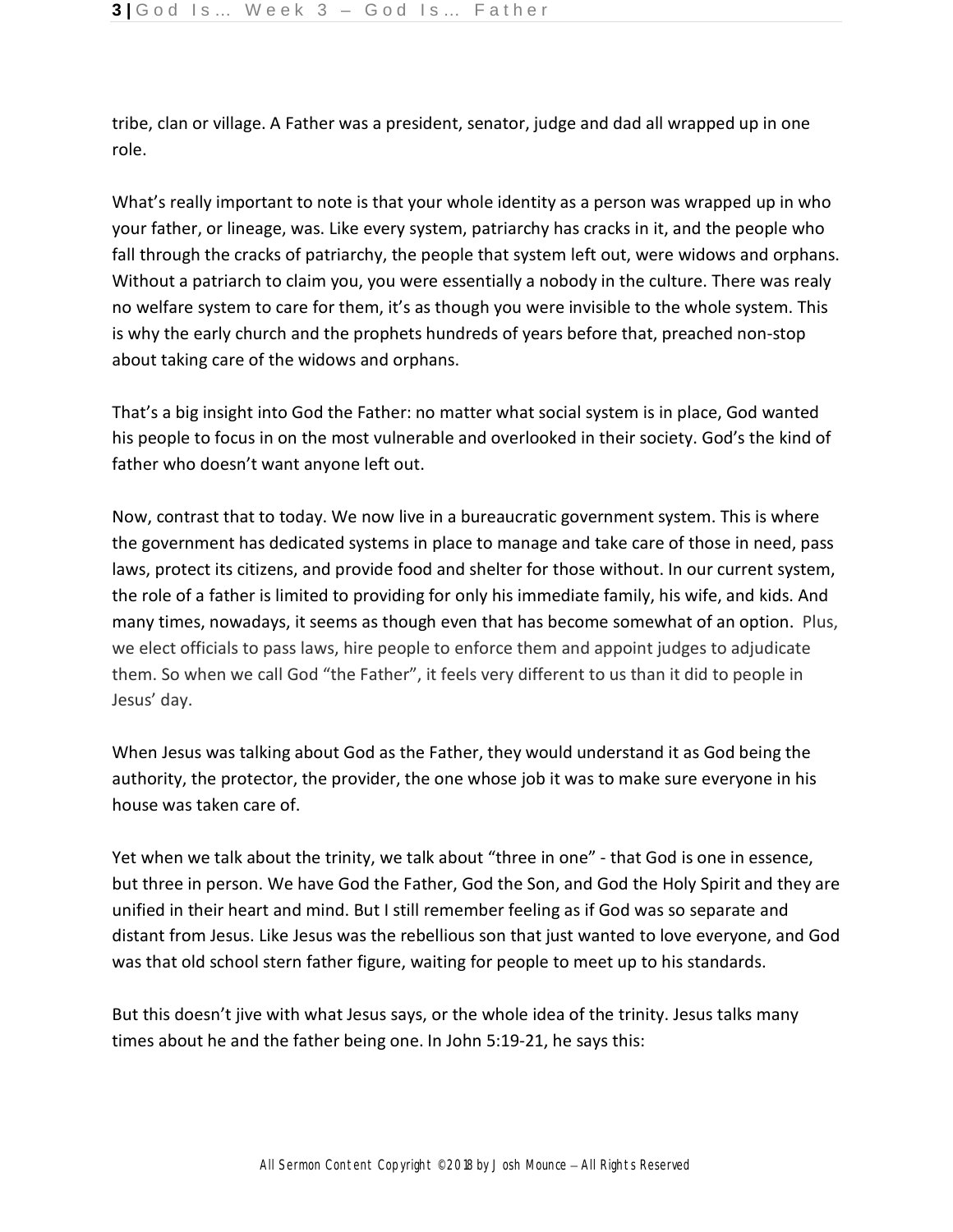So Jesus explained, "I tell you the truth, the Son can do nothing by himself. He does only what he sees the Father doing. Whatever the Father does, the Son also does. For the Father loves the Son and shows him everything he is doing. In fact, the Father will show him how to do even greater works than healing this man. Then you will truly be astonished. For just as the Father gives life to those he raises from the dead, so the Son gives life to anyone he wants. -- John 5:19-21

And even more passionately, on the night before Jesus is executed, Jesus prays a prayer that reveals so much about his relationship with God, the Holy Spirit, and what is at the core of the trinity. In John 17, he is pouring out his heart to God about everything he wants for both his disciples, and us today. Let's read starting in verse 20:

"I am praying not only for these disciples but also for all who will ever believe in me through their message. I pray that they will all be one, just as you and I are one—as you are in me, Father, and I am in you. And may they be in us so that the world will believe you sent me.

"I have given them the glory you gave me, so they may be one as we are one. I am in them and you are in me. May they experience such perfect unity that the world will know that you sent me and that you love them as much as you love me. Father, I want these whom you have given me to be with me where I am. Then they can see all the glory you gave me because you loved me even before the world began! -- John 17:20-24

At the heart of the trinity is love. That love is what drove God to send Christ to restore the relationship with us. It's why the Holy Spirit was imparted to us - to empower us in our faith and growth. God is not waiting for us to meet his expectations of us. He is actively and eagerly seeking to restore and build a relationship with us.

But if God wants everything to just be love and happiness, then what's with all the judgement talk? Why are there verses upon verses about God being the righteous judge? Why doesn't God just let everyone in? Here's my favorite part of this whole thing. How we understand judges today is not how the Israelites would have understood it. Nowadays, when you get a ticket or commit a crime, you go before a judge who knows nothing of you, your life, or the circumstances that brought you to the point where you are standing in front of him. All he or she knows is that they have a set of laws and are to enact justice blindly, doling out a punishment to the crime accordingly.

Now imagine that instead of one judge, you had two or three judges, and they are made up of your father, and the dads of your closest friends. You now have people who have a long and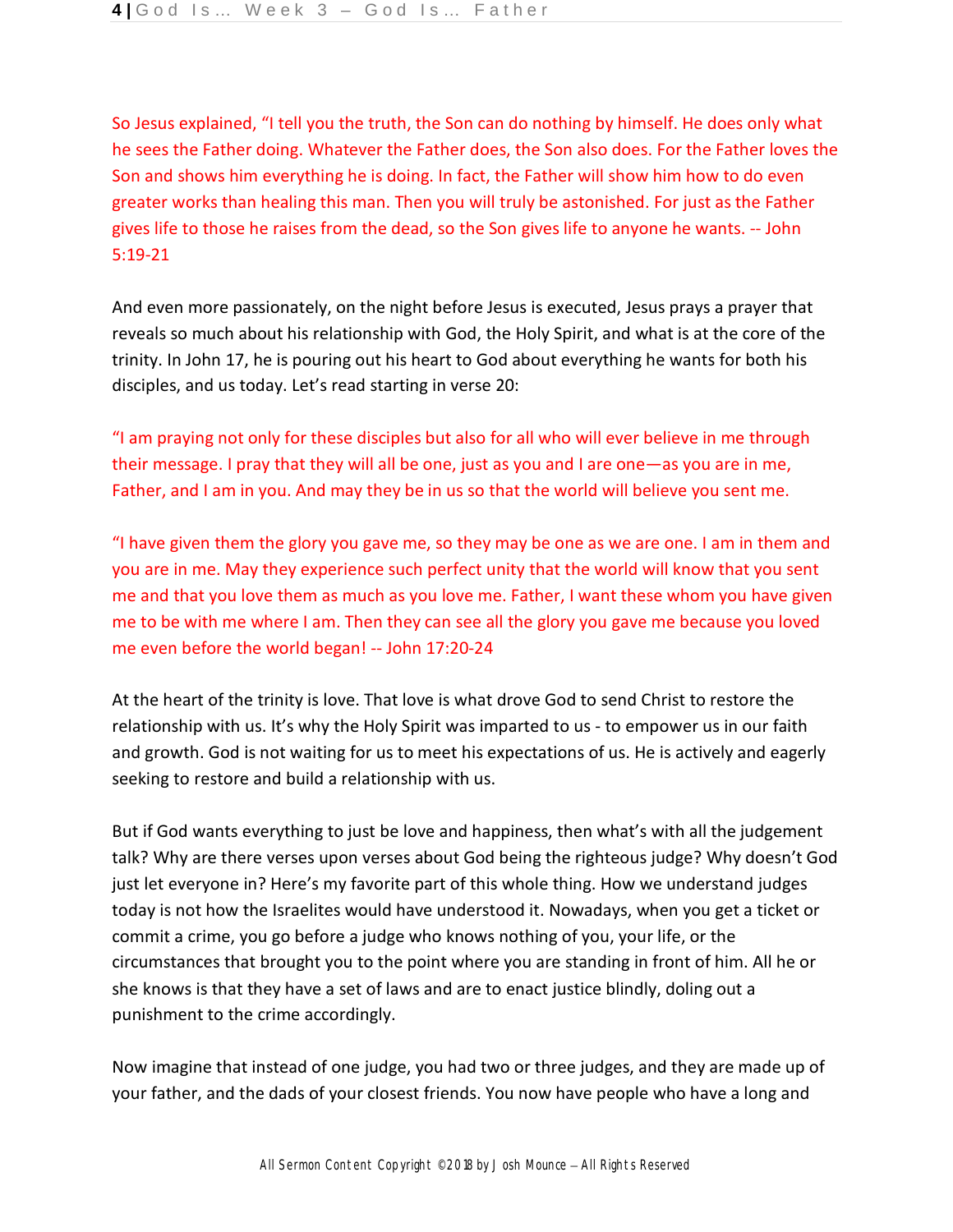deep relationship with you, and in the end, are trying to enact a punishment that will help you learn and become better. This is the type of judge that those listening to Jesus would have been used to for generations. Not ones that are cold and distant, but ones with who they have a relationship… judges willing to give the benefit of the doubt, and judges concerned with restoring you to whole, flourishing relationships with your whole community above all else.

The judgement aspect of God the Father is not meant to be abstract and faceless, but relational and loving. We saw this a few weeks ago, when Jesus claimed to be the true vine. He says:

"I am the true grapevine, and my Father is the gardener. He cuts off every branch of mine that doesn't produce fruit, and he prunes the branches that do bear fruit so they will produce even more. You have already been pruned and purified by the message I have given you. -- John 15:1-3

This "pruning" that God does in our lives is not born out of malice or anger, but of a desire for us to grow beyond what we think we can do.

But we can often struggle to see God's judgment as loving, because so many of us had fathers or know fathers who DIDN'T have their kids' best interests in mind. I'm sure that there were both good, loving fathers, and selfish, cruel ones. And even for those that have had great dads, we know that no father is perfect. That there's always a thing or two that you wished your father had done differently. While we are certainly a product of the way our earthly fathers raised or didn't raise us, we can still find the example of what a father should be in God.

**A father is kind.** He does not condescend to his children and he sets the example of kindness through daily interactions with everyone.

**A father is compassionate**. He is slow to anger and quick to love.

**A father is faithful.** He is committed to his family and they know that his love and approval is not conditional.

**A father is forgiving.** He does not hold the failures and missteps of his children over them.

**A father is a refuge.** He is the safe place to rest, and invites even those not in his family into safety.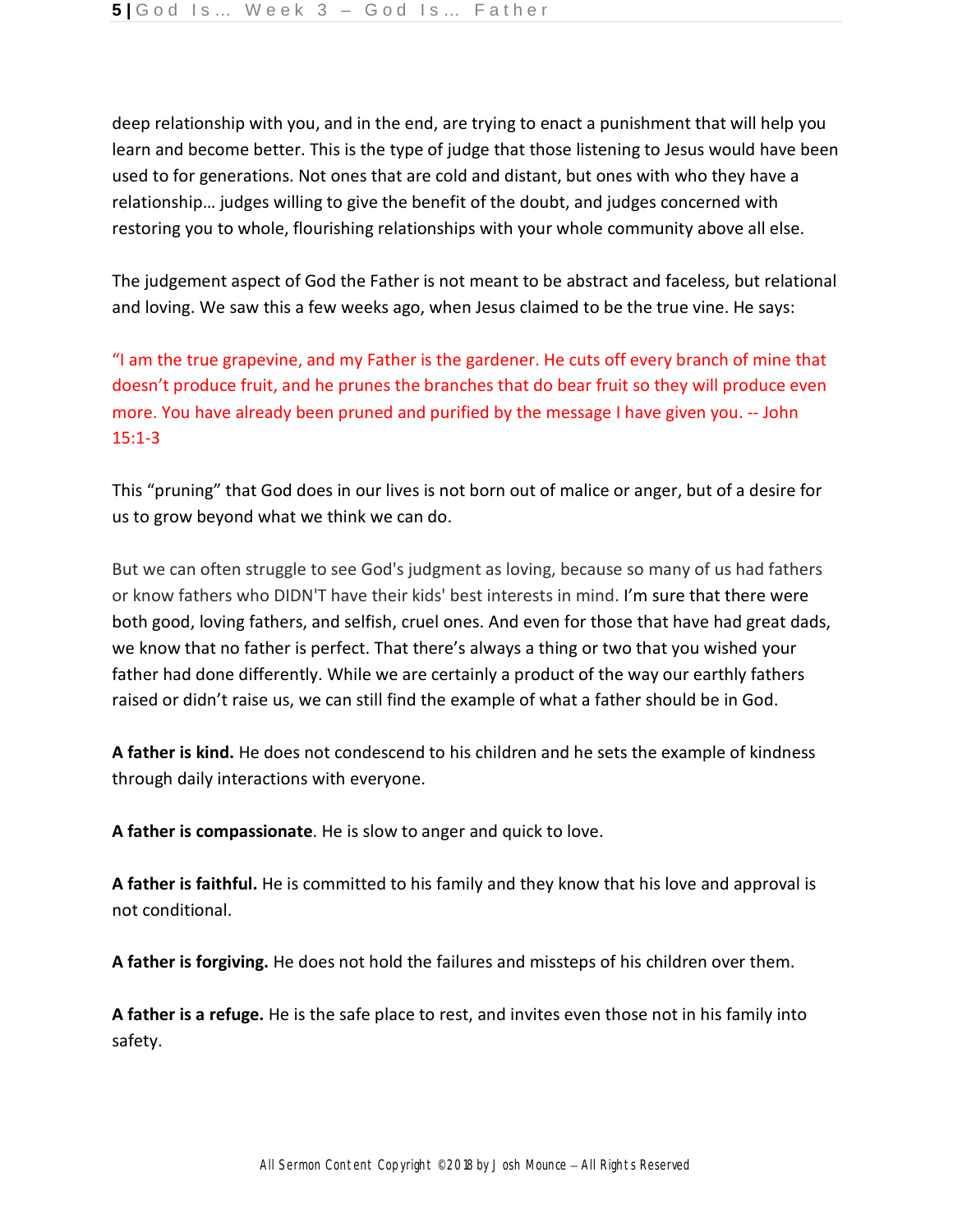**A father is just.** He does not show favoritism, but sees the value in each one of his children's strengths and weaknesses.

**But above all, a father is loving.** His love for his family goes beyond his needs, and sees that they experience love in different ways than he does.

Now, from what I can tell, not everyone in here is a father. So how does this apply to you if you're a mom, or struggling with how to be a good father, or maybe you're single, or still a teenager? I want to start by saying this: we have all had our lives shaped by our fathers, whether they were present or not. They have all messed up - every single one of them. Some majorly in a way that has affected us so deeply we may need a professional counselor to help us navigate and untangle the mess, while for others, it was in small ways that can be healed through a Godly partner or friend. But we can find a comfort in that our God - our true Father has all the things we are missing. He loves us unconditionally. He will never abuse us. He will not shame us for our mistakes. He is not selfish with his time or love. He is not the father that has caused you pain. He is the father that wants to heal you, to restore you, to make you whole. And no matter if you have a child or not, you can imitate the aspects of your heavenly Father to those younger than you.

But what does knowing all of this matter? How can this change our lives? Well, that can really depend on who you are and where you are in life. For me, it started in college. I had gotten involved in this Christian study group called "Men's Fraternity." No - not that kind of fraternity. This was designed to help men of all ages look at their past, how they were raised, and how that affects: 1. Their relationship with their father, and 2. Their relationship with their son. Well, see - as I didn't have a son, I focused a lot on my relationship with my dad. Our assignment over Christmas break was to talk to our fathers about how they raised us, and things that we loved about it, as well as the times and ways that hurt us. You know - easy stuff!

I had had a pretty good relationship with my dad, so I decided to tell him how I wished he'd have told me he was proud of and loved me more. And that I'd felt that I'd always have to strive to be better to please him. You know - the whole, "Great job! But.. here's how you could be better." Well, to my surprise, he took it pretty well. And over the next few years, I saw a change in him that I never expected. He became fully invested in the Men's Fraternity program himself, and now he doesn't miss a chance to tell the whole world (usually via Facebook,) just how proud he is of his son and how much he loves me. And I'm like a kid again who gets so embarrassed because their parent is that overly loud one in the stands yelling, "That's my son! Isn't he awesome?" But really, I love it. I love knowing that my father wants to shower love on me in the same way our heavenly Father has done for him and all of us.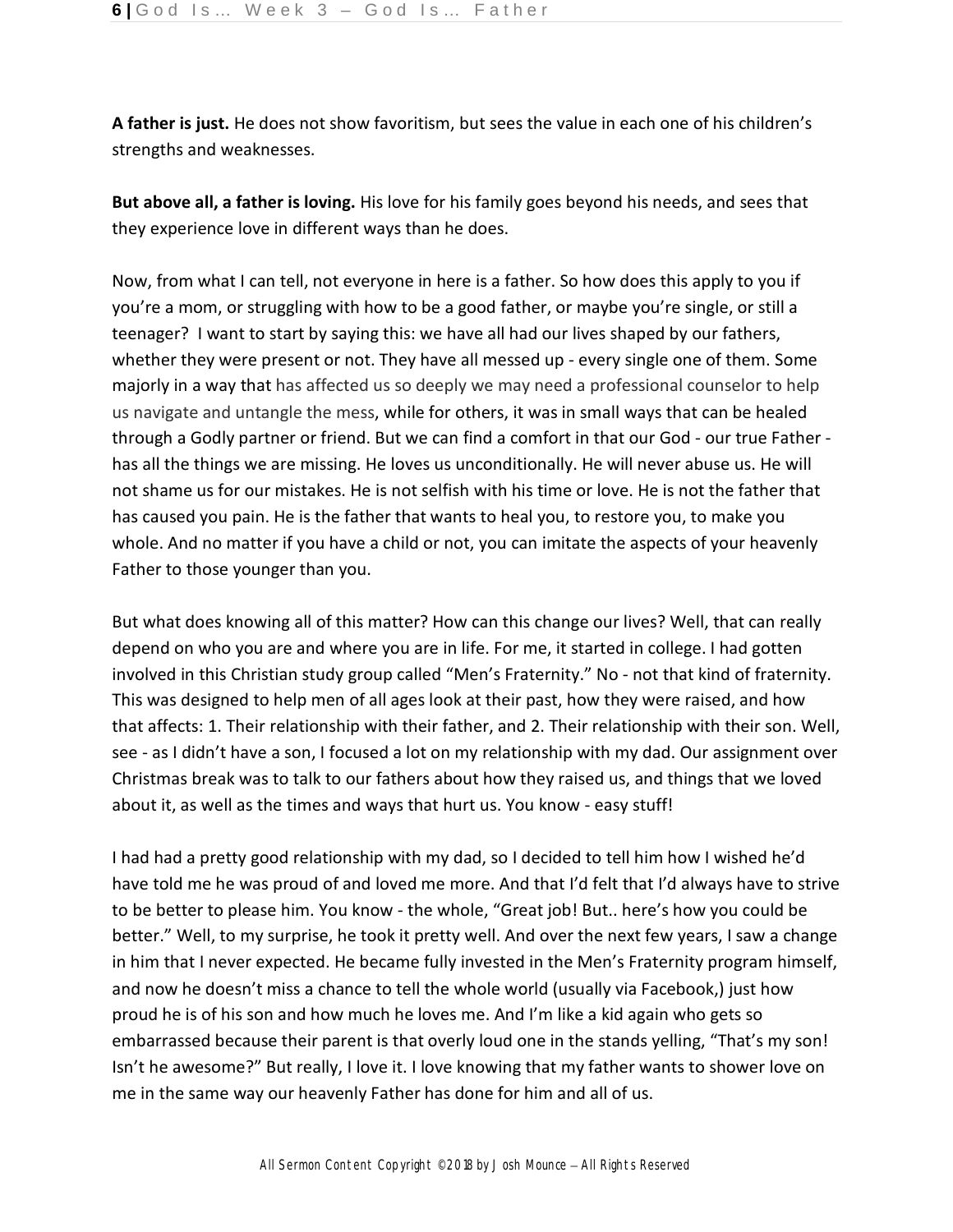So what does it look like for you to be God the Father to your family and those around you?

**Moms**: These traits don't only apply to men. This is the example that God has set for all of us. We are called to be his example to our children. And some of you are having to be the father. You are doing the work of two. You can teach your kids about how God has shown you what a father does and is. And please, lean on us, your church family, to be your support. If we are failing in that aspect, then tell us. We as a church need to be better at supporting you.

**New or struggling fathers (which really is all of us at some point)**: Ask God to show you what you family needs from you. Compare yourself to the aspects of God and see where you are struggling and strive to be better.

**Single men and women:** You have an amazing opportunity to be fatherly to the children in your neighborhood and lives… to those who long for an adult to show them attention and care.

**Teenagers:** There are so many kids just a year or two younger than you that look to you to know how to act. Be an example that helps them to grow up confident, and proud of who they have become.

**And, for all of us:** If we remain in God, opening up and trusting Him with the hurts we have, He will show us what a good father does. He will grow us in ways we never thought possible because we had expected Him to be just like our dads. He will make us into true embodiments of loving fathers.

## **Communion + Examen**

[Communion Slide] We approach the communion table today as a space God has created for us. Jesus himself said that his death made a space for us in God's house. So we come to remember Jesus' death, to be united with him, to be made one with God.

At the meal Jesus shared with his followers the night before he was killed, he broke bread and gave it to us, saying, "This bread is my body, broken for you. Eat it all."

Later in the meal, he passed us a cup of wine, saying, "This wine is my blood, poured out for the forgiveness of sin. Drink it."

We come to God's table today to be made one with God. We see in God the Father the virtues we need to flourish as a people. And we receive from God the grace to embody those virtues in the world.